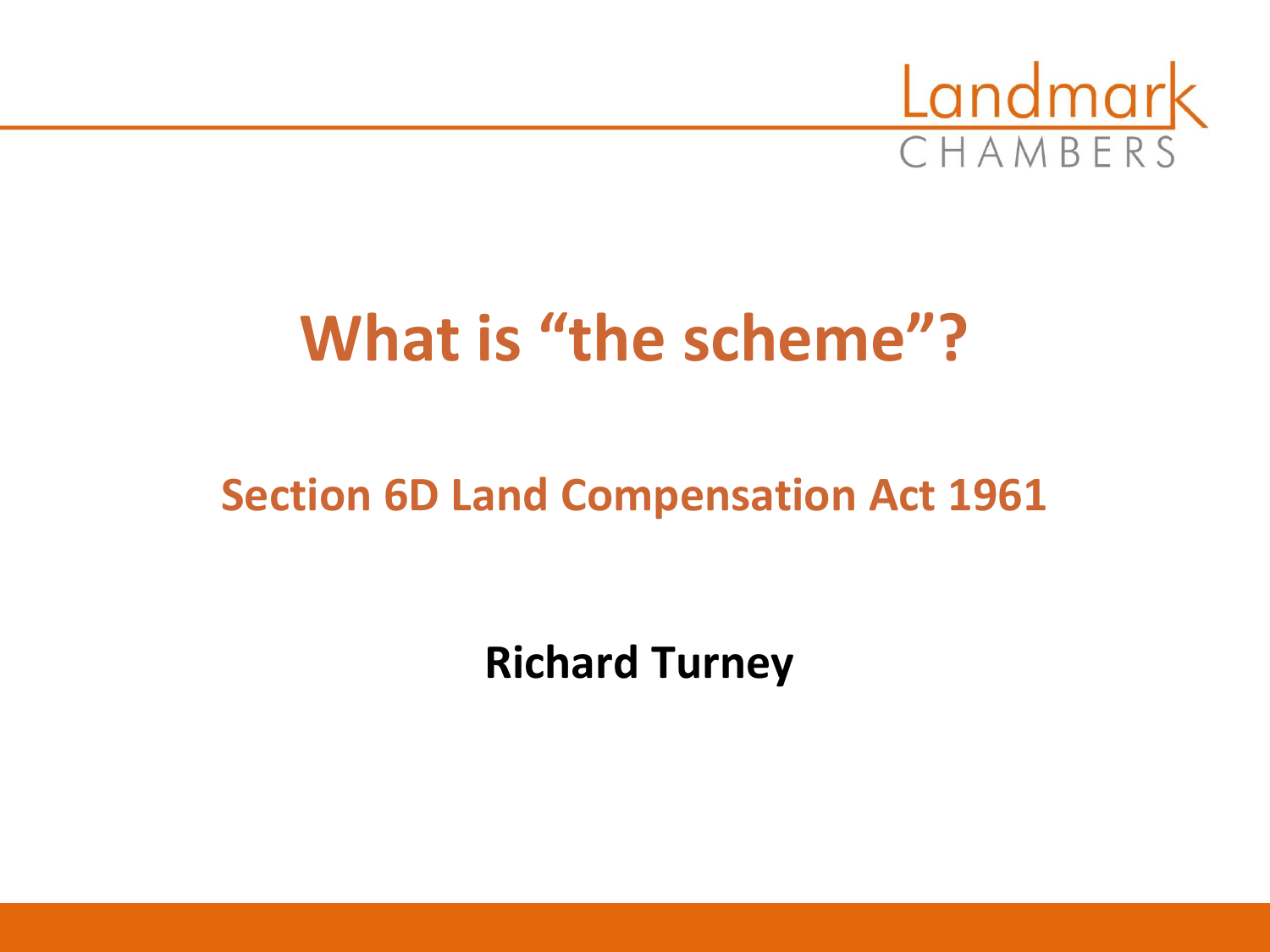**The "no-scheme" principle**

- Sections 6A-E LCA 1961 introduced by s 32 Neighbourhood Planning Act 2017
- Statutory definition of "no-scheme" principle: see David Elvin QC's talk
- But what is the scheme?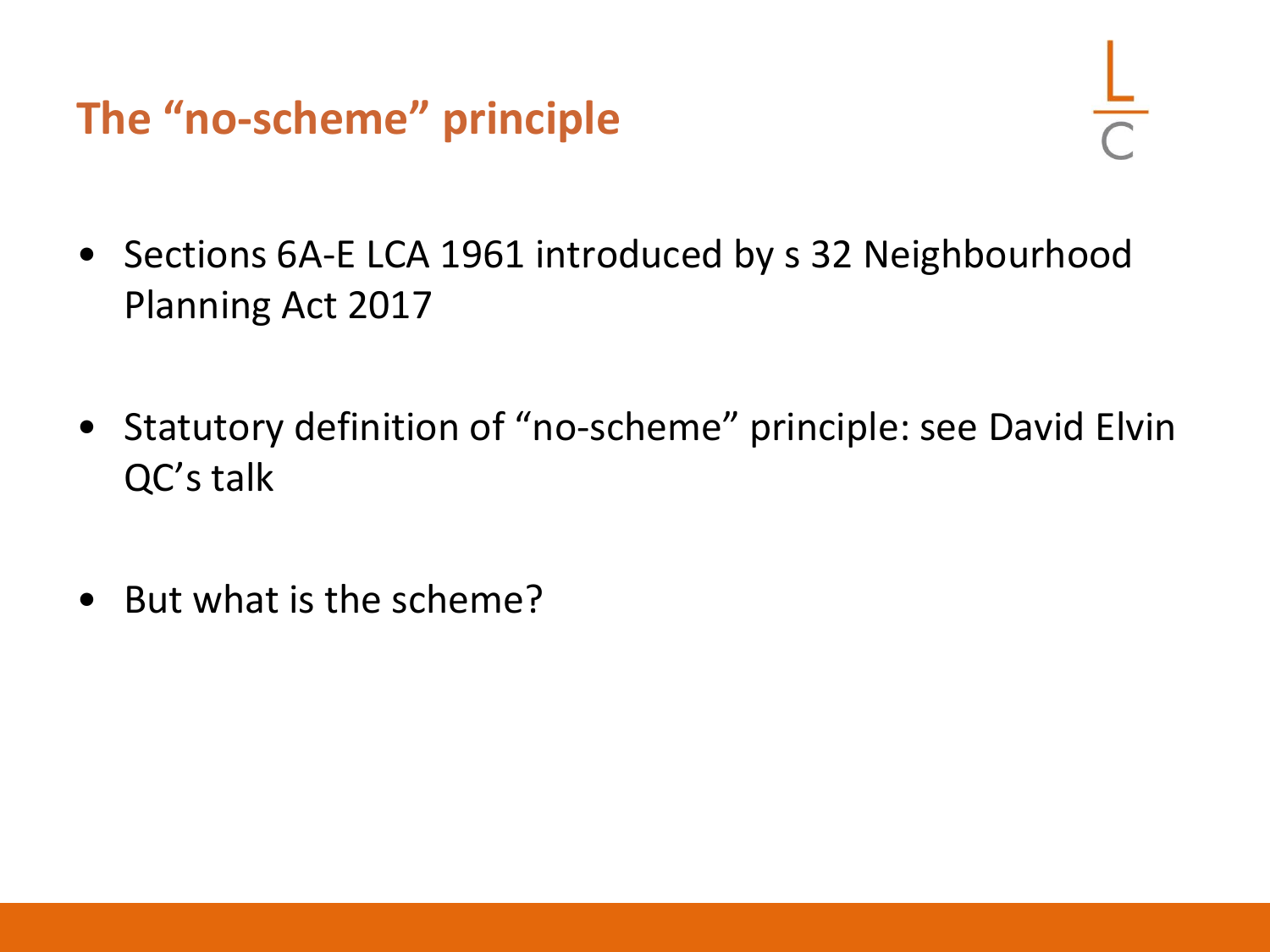#### **Waters v Welsh Development Agency [2004] 1 W.L.R. 1304**

"[43] Notoriously the practical difficulty with the Pointe Gourde principle lies in identifying the area of the "scheme" in question. This difficulty does not arise when the enhanced value arises from the authority's proposed user of the subject land. Then, by definition, what is in issue is the proposed use of the subject land. But when regard is had to the authority's use or proposed use of other land the application of the principle is not self-defining. A major development project of a general character, covering a wide geographical area, may proceed in several phases, each phase taking years to implement, and the detailed content and geographical extent of each phase being subject to change and finalised only as the phase nears the time when the work will be carried out. Is that one scheme or several?"

Lord Nicholls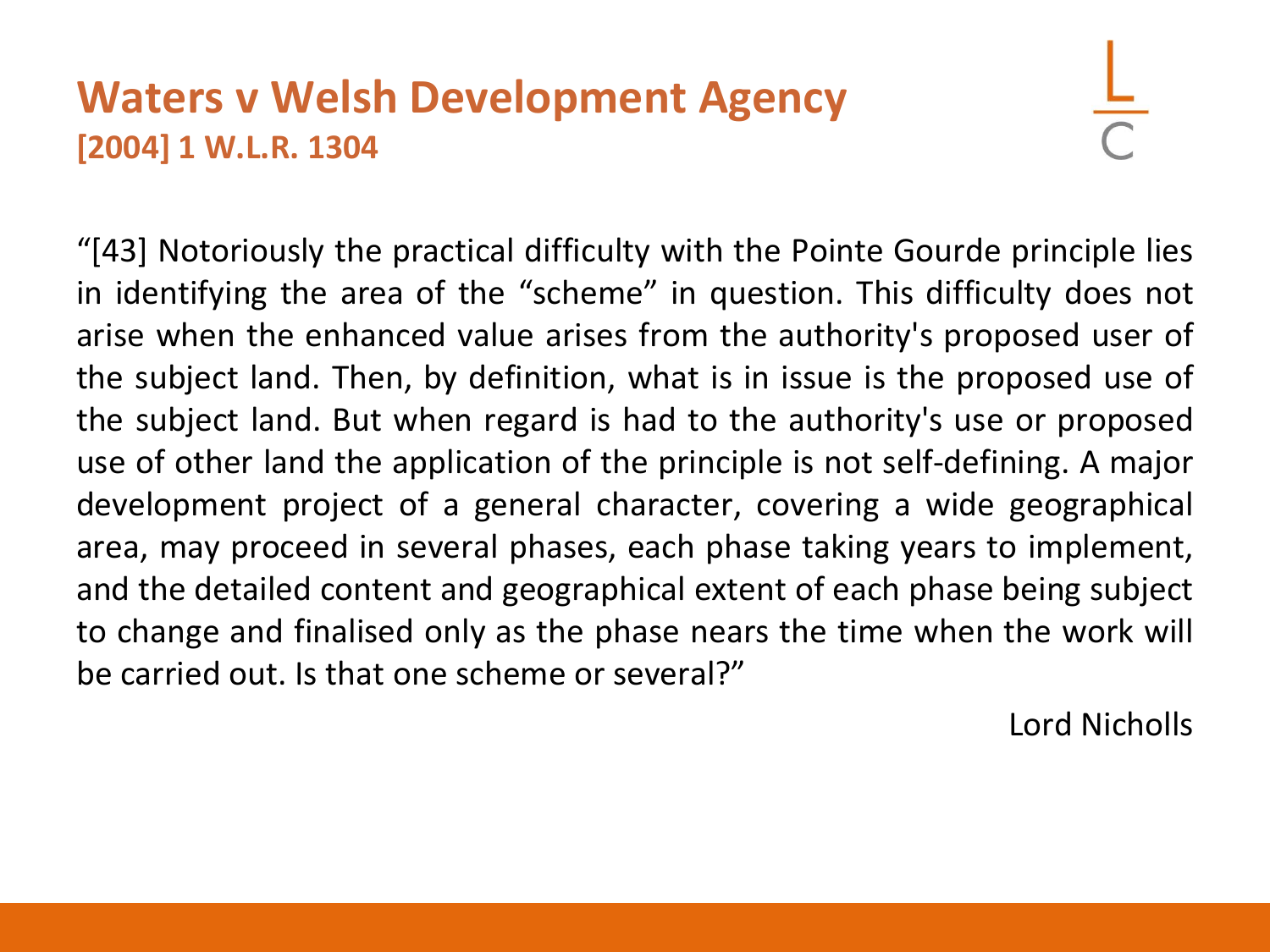#### **Waters at [55] – [63]**

"The co-existence of the section 6 code and the Pointe Gourde principle means that the problems associated with identifying the ambit of the "scheme" for the purposes of the Pointe Gourde principle remain live problems...

The wider the scheme, the greater the potential for inequality between those outside the area of acquisition, whose land values rise by virtue of the scheme, and landowners whose properties are acquired at a value which disregards the scheme. Conversely, the narrower the scheme, the greater the potential for an authority being called upon to pay compensation inflated by its own investment in improved infrastructure or other regeneration activities. Holding the balance between these conflicting interests is preeminently a subject for decision by Parliament."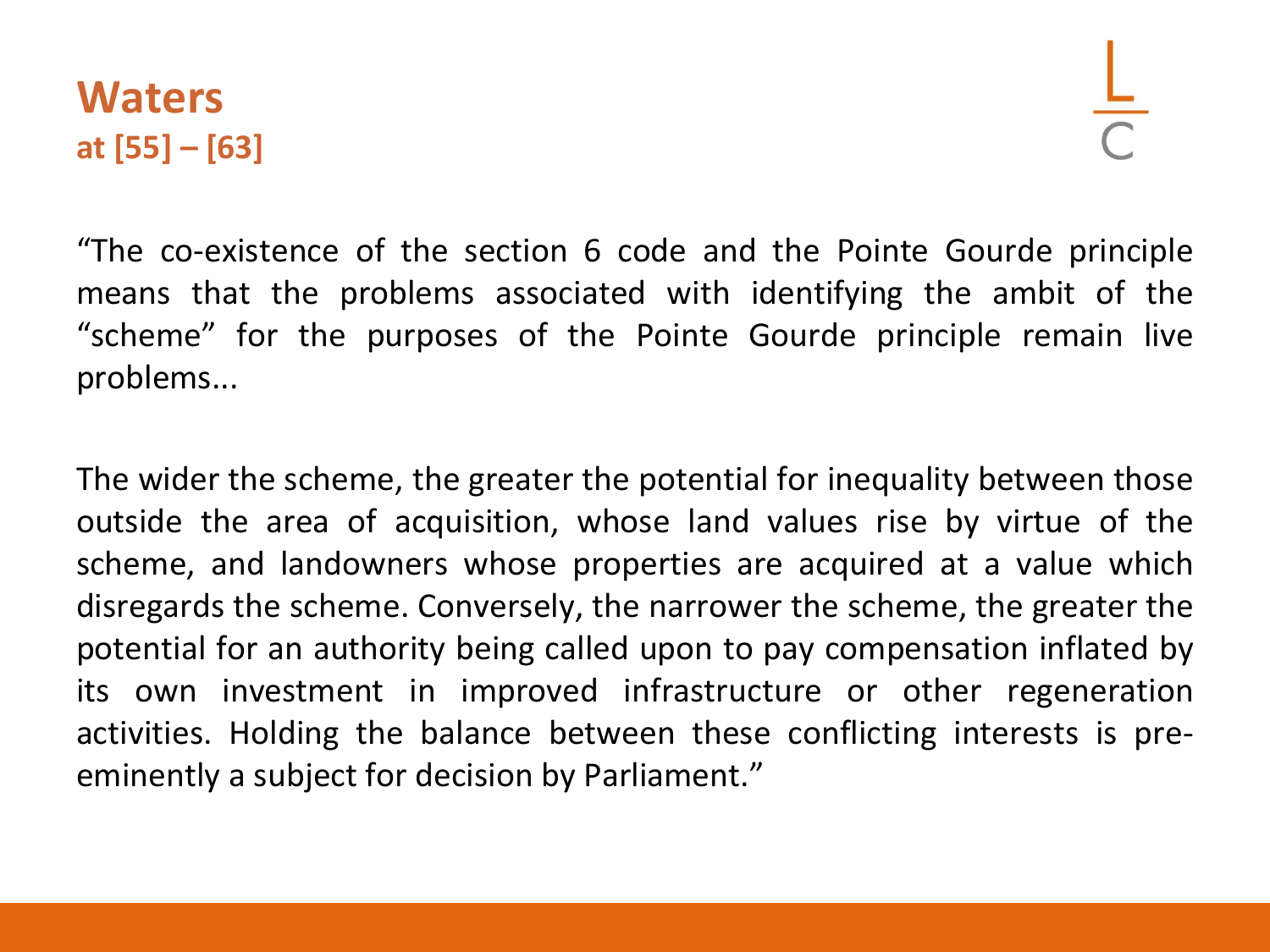#### **Waters continued**

- A scheme essentially consists of a project to carry out certain works for a particular purpose or purposes
- Said to be a question of fact but "selecting from these background facts those of key importance for determining the ambit of the scheme is not a process of fact-finding as ordinarily understood"
- A judgmental exercise is required e.g. in deciding whether a phased development constitutes a single scheme or more than one scheme
- The purpose of the principle is to forward Parliament's objective of providing dispossessed owners with a fair financial equivalent for their land. They are to receive fair compensation but not more than fair compensation. This is the overriding guiding principle when deciding the extent of a scheme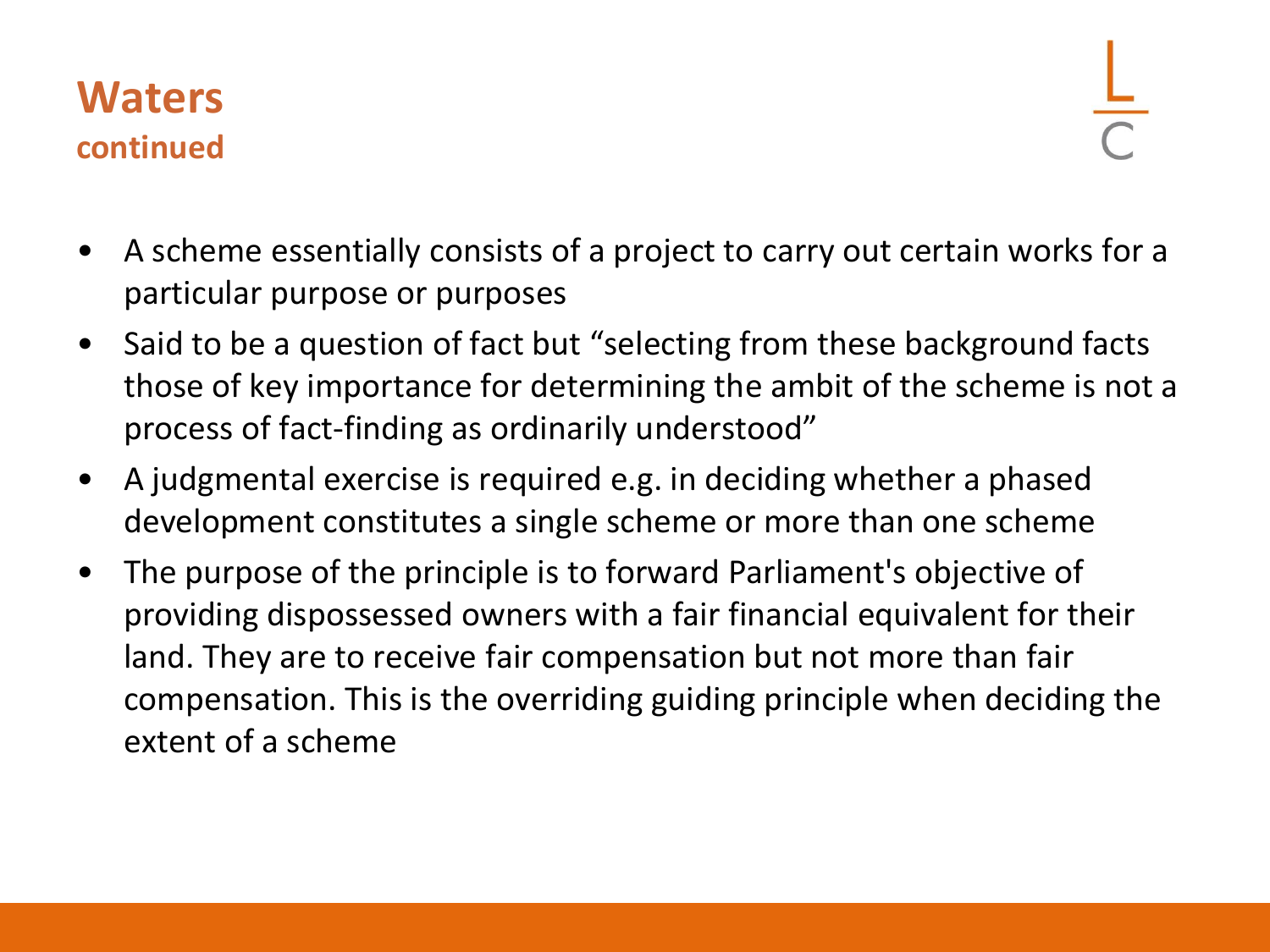#### **Waters "useful pointers" (at [63])**

- (1) The Pointe Gourde principle should not be pressed too far and should be applied in a manner which achieves a fair and reasonable result.
- (2) Result not fair and reasonable if it requires a valuation exercise which is unreal or virtually impossible.
- (3) Caution required where valuation shows gross disparity between the amount of compensation payable and the market values of comparable adjoining properties which are not being acquired.
- (4) Apply by analogy with the provisions of the statutory code.
- (5) Normally the scope of the intended works and their purpose will appear from the formal resolutions or documents of the acquiring authority. But this formulation should not be regarded as conclusive.
- (6) When in doubt a scheme should be identified in narrower rather than broader terms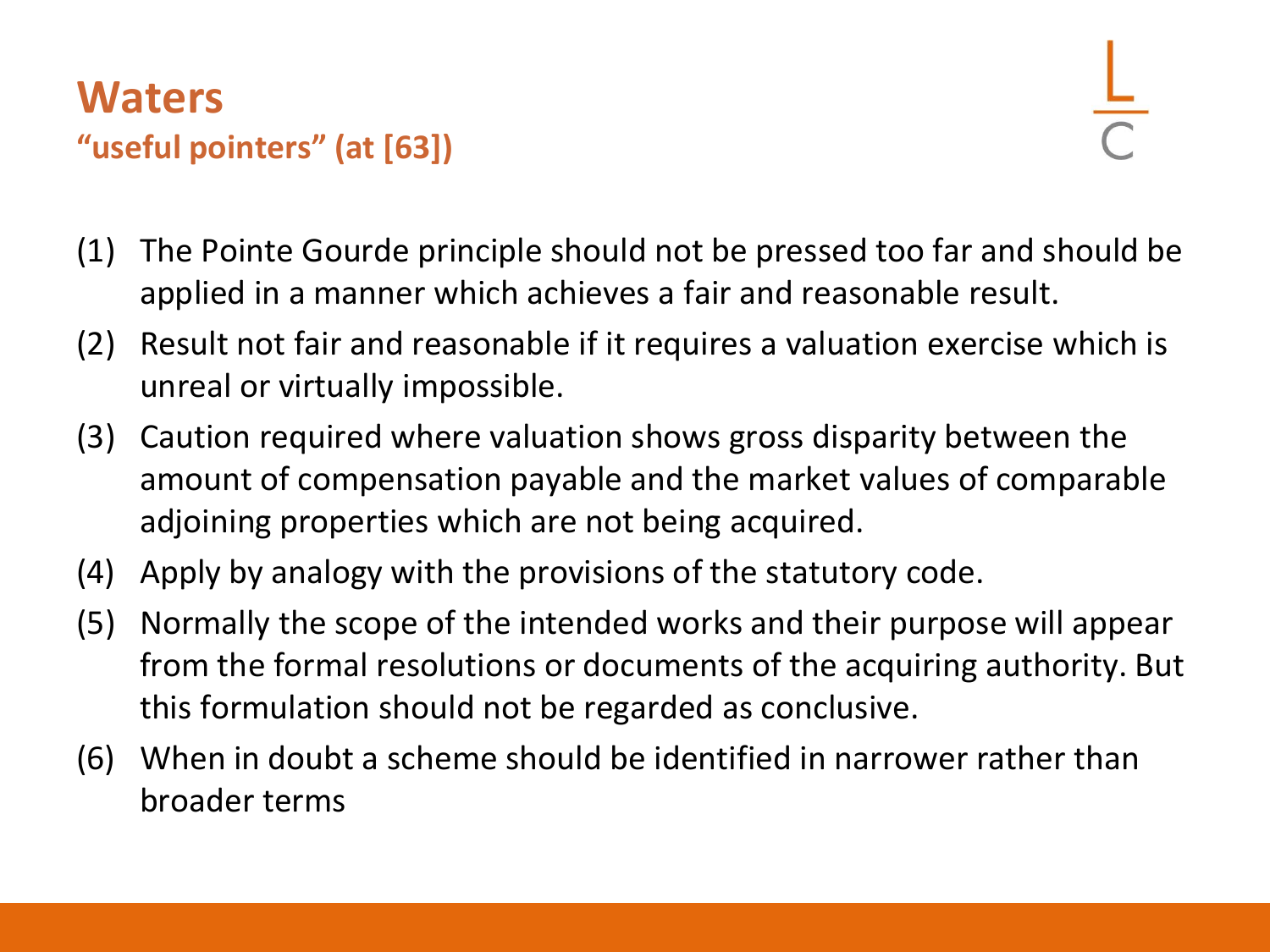**Section 6D(1): statutory definition**

"the scheme of development underlying the acquisition"

#### but

### subject to subsections (2) to (5)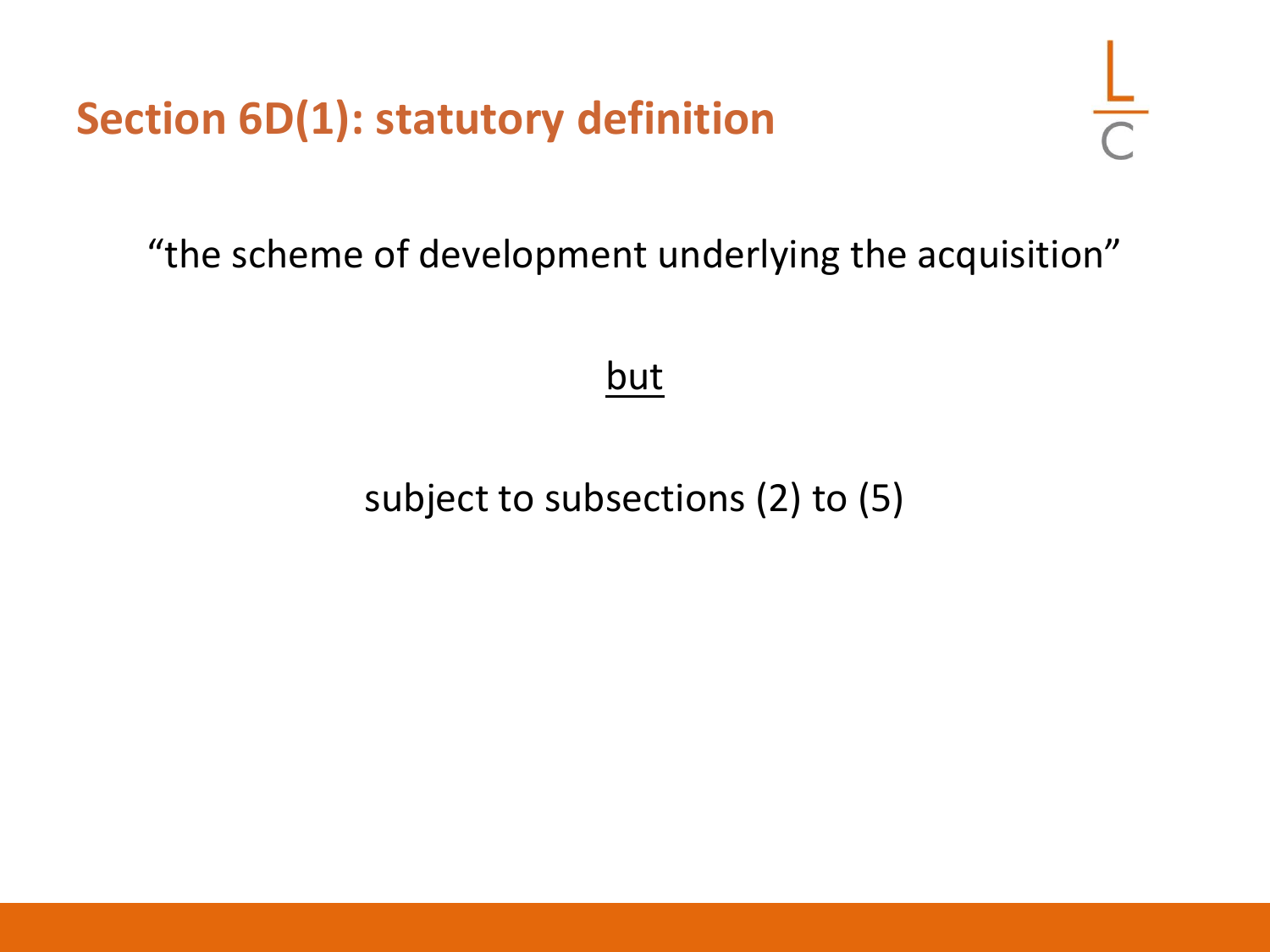# **Section 6D(2): development areas & new towns**

(2): where acquisition is in connection with urban development area (as defined under LGPLA 1980); new town (NTA 1981); or Mayoral development area (LA 2011), "the scheme is the development of any land for the purposes for which the area is or was designated"

(3) Where land is acquired for regeneration or redevelopment which is facilitated or made possible by a relevant transport project, the scheme includes the relevant transport project (subject to section 6E)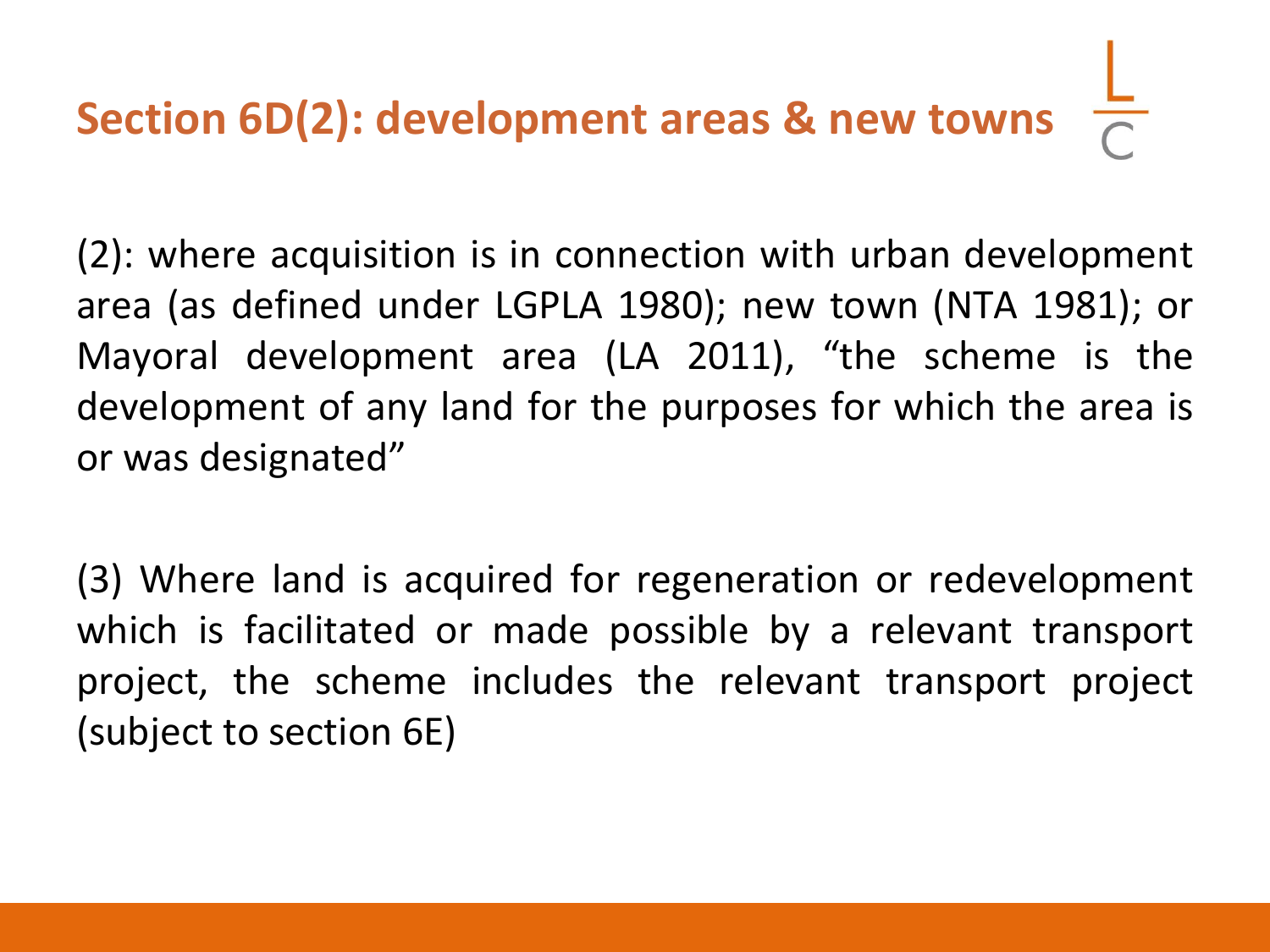# **Section 6D(3)-(4): relevant transport project**

"(3) Where land is acquired for regeneration or redevelopment which is facilitated or made possible by a relevant transport project, the scheme includes the relevant transport project (subject to section 6E)"

ss (4) defines a "relevant transport project" as a transport project carried out in the exercise of a statutory function or by the exercise of compulsory purchase powers (regardless of whether it is carried out before, after or at the same time as the regeneration or redevelopment)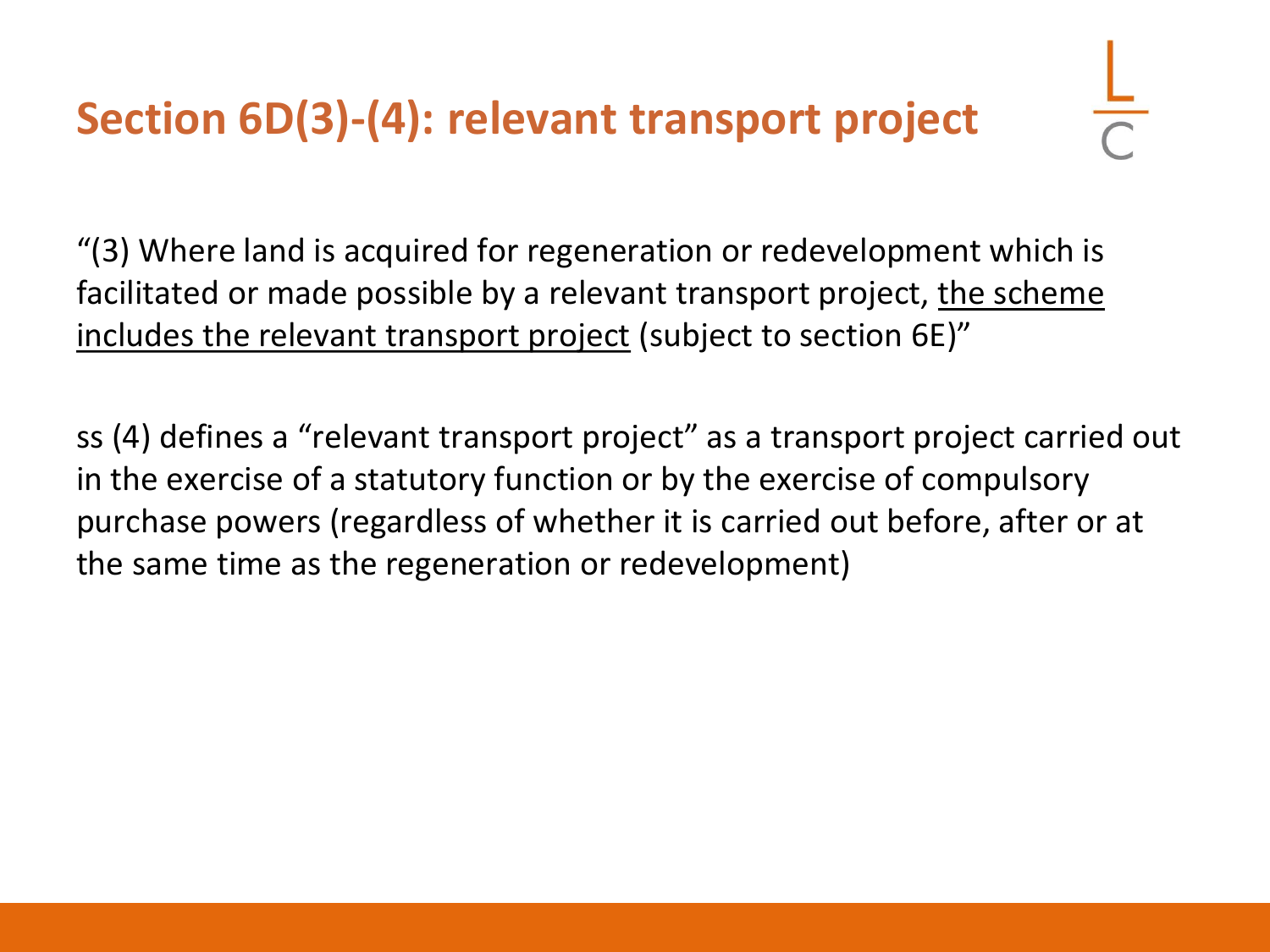## **Section 6E: relevant transport projects**

- Definition in 6D(3) only applies where regen/redevelopment part of the justification for the transport project
- Limited application of 6D(3):
	- Transport project must open within 5 yrs of section taking effect
	- CPO must be made after section takes effect
	- Acquisition must be authorised within 5 yrs after project opening
	- Land must be in vicinity of relevant transport project
- Note also approach to compensation in s 6E(3)-(6)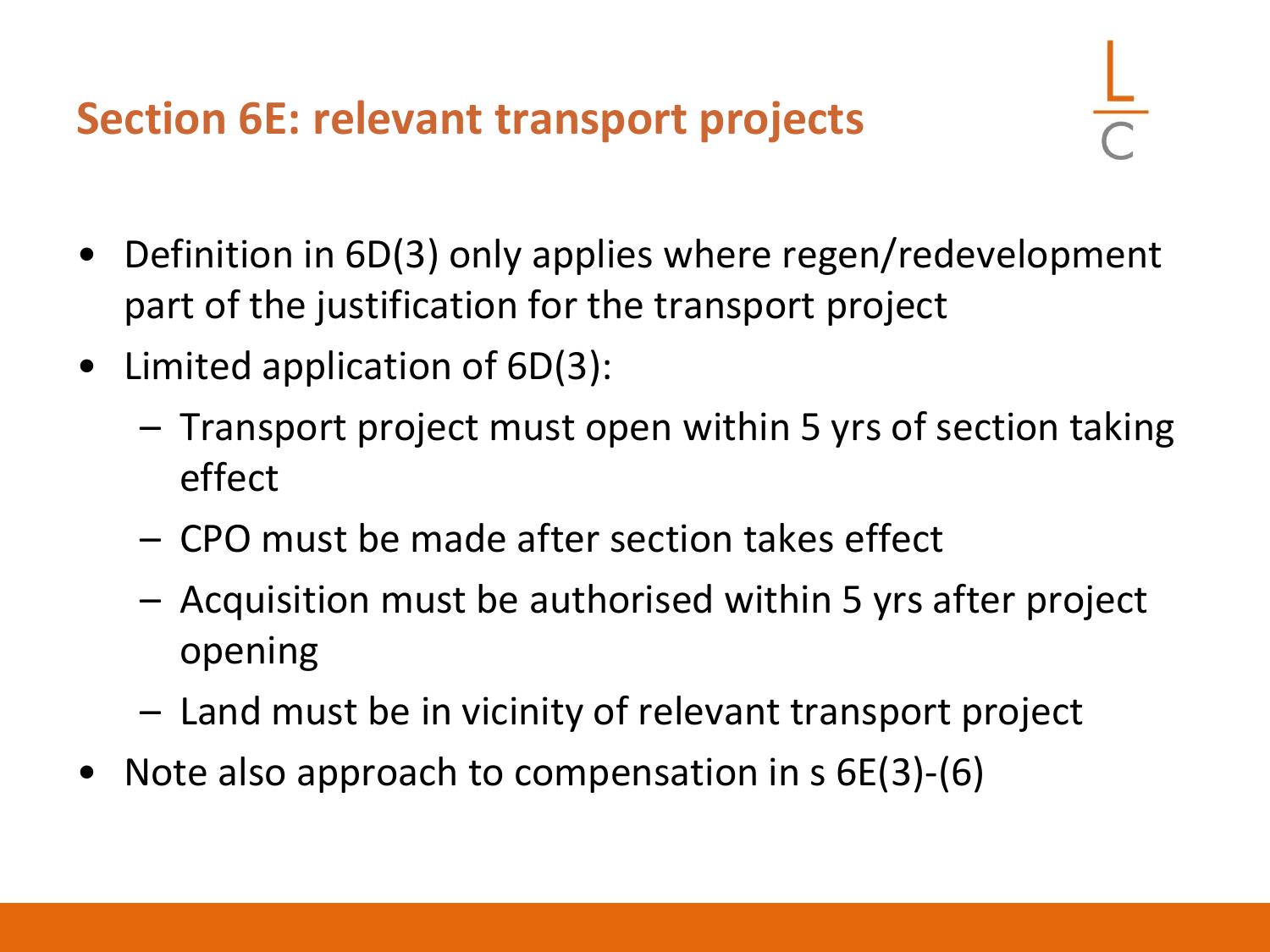# **Section 6D(5): role of Tribunal**

- Underlying scheme to be identified as a matter of fact
- Assumption that it is the scheme provided for in the CPO unless shown to be larger
- Generally the acquiring authority may only lead evidence of a larger scheme if that scheme is identified in the CPO/documents made available with it